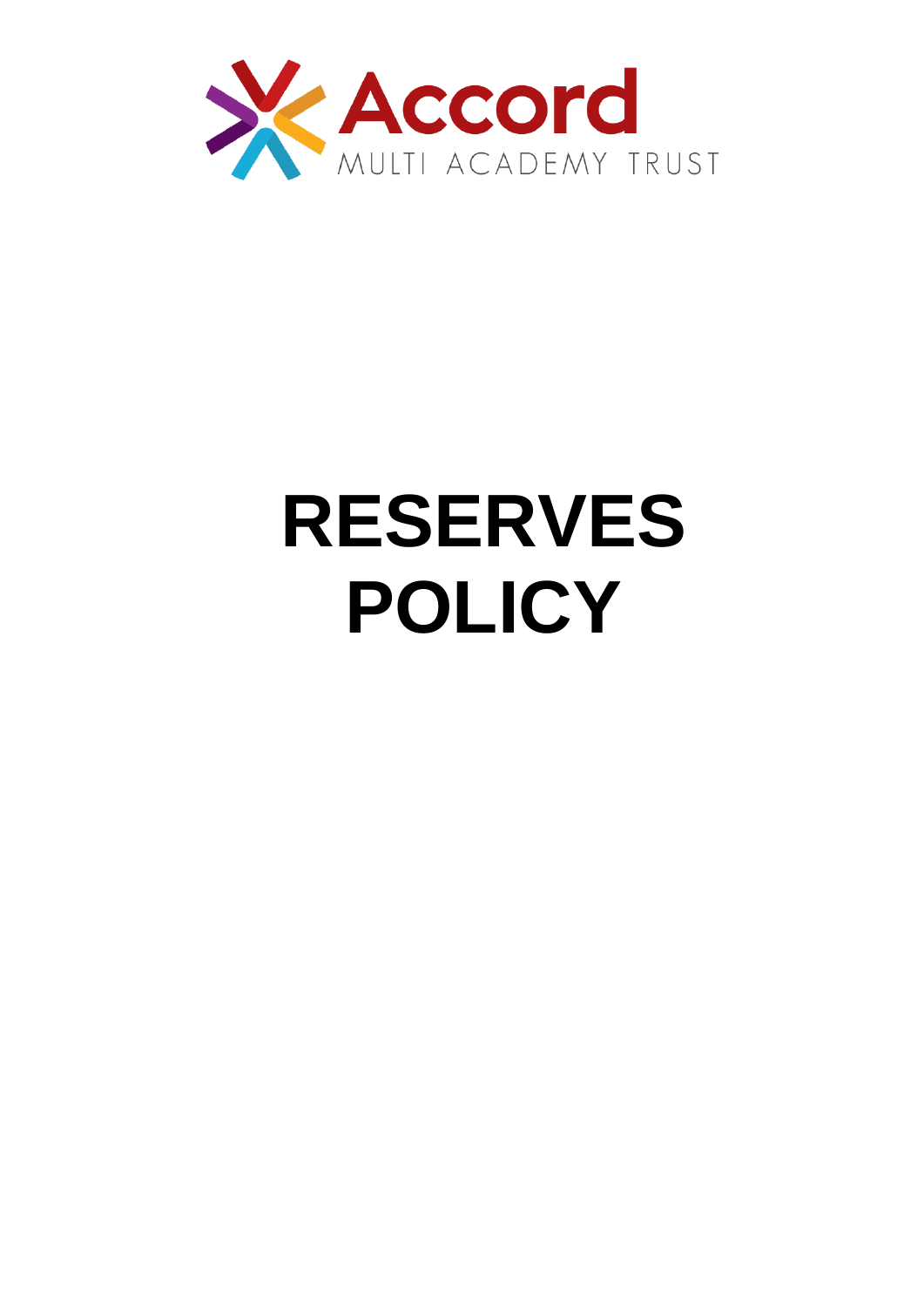| <b>Document Detail</b>   |                               |  |
|--------------------------|-------------------------------|--|
| <b>Document Type:</b>    | <b>Finance Policy</b>         |  |
| <b>Document Name:</b>    | <b>Reserves Policy</b>        |  |
| <b>Version Number:</b>   | 2.0                           |  |
| <b>Effective from:</b>   | 1 December 2021               |  |
| <b>Owner:</b>            | <b>Chief Finance Officer</b>  |  |
| <b>Approved by:</b>      | Finance & Resources Committee |  |
| <b>Next Review Date:</b> | 31 December 2022              |  |
| <b>Consultation:</b>     | N/A                           |  |

| <b>Approvals</b> |                          |                  |                  |  |
|------------------|--------------------------|------------------|------------------|--|
| <b>Name</b>      | <b>Position</b>          | <b>Signature</b> | <b>Date</b>      |  |
| A Warboys        | <b>CEO</b>               | A Warboys        | 29 November 2021 |  |
| J D Leam         | <b>Chair of Trustees</b> | JD Leam          | 29 November 2021 |  |

| <b>Document History</b> |                 |               |                                                                                                                                                     |  |  |
|-------------------------|-----------------|---------------|-----------------------------------------------------------------------------------------------------------------------------------------------------|--|--|
| <b>Version</b>          | <b>Date</b>     | <b>Author</b> | <b>Note of Revisions</b>                                                                                                                            |  |  |
|                         | March 2018      | A D'Arcy      |                                                                                                                                                     |  |  |
| $\overline{2}$          | 2 November 2019 | J McKinlay    | Wording changed throughout<br>$\mathsf{In}$<br>reference to "Trustees, Principal,<br>Pupil, AEC" Updated to reflect<br>Scheme of Delegation changes |  |  |
| 3                       | December 2020   | A D'Arcy      | Governance changes e.g. Directors<br>to Trustees, and ESFA updated<br>references in the 2020 Handbook.                                              |  |  |
| 4                       | November 2021   | C Brook       | Wording changed in reference to<br><b>Chief Finance Officer. Updated</b><br>EFSA references. Revised wording<br>to Reserves target section.         |  |  |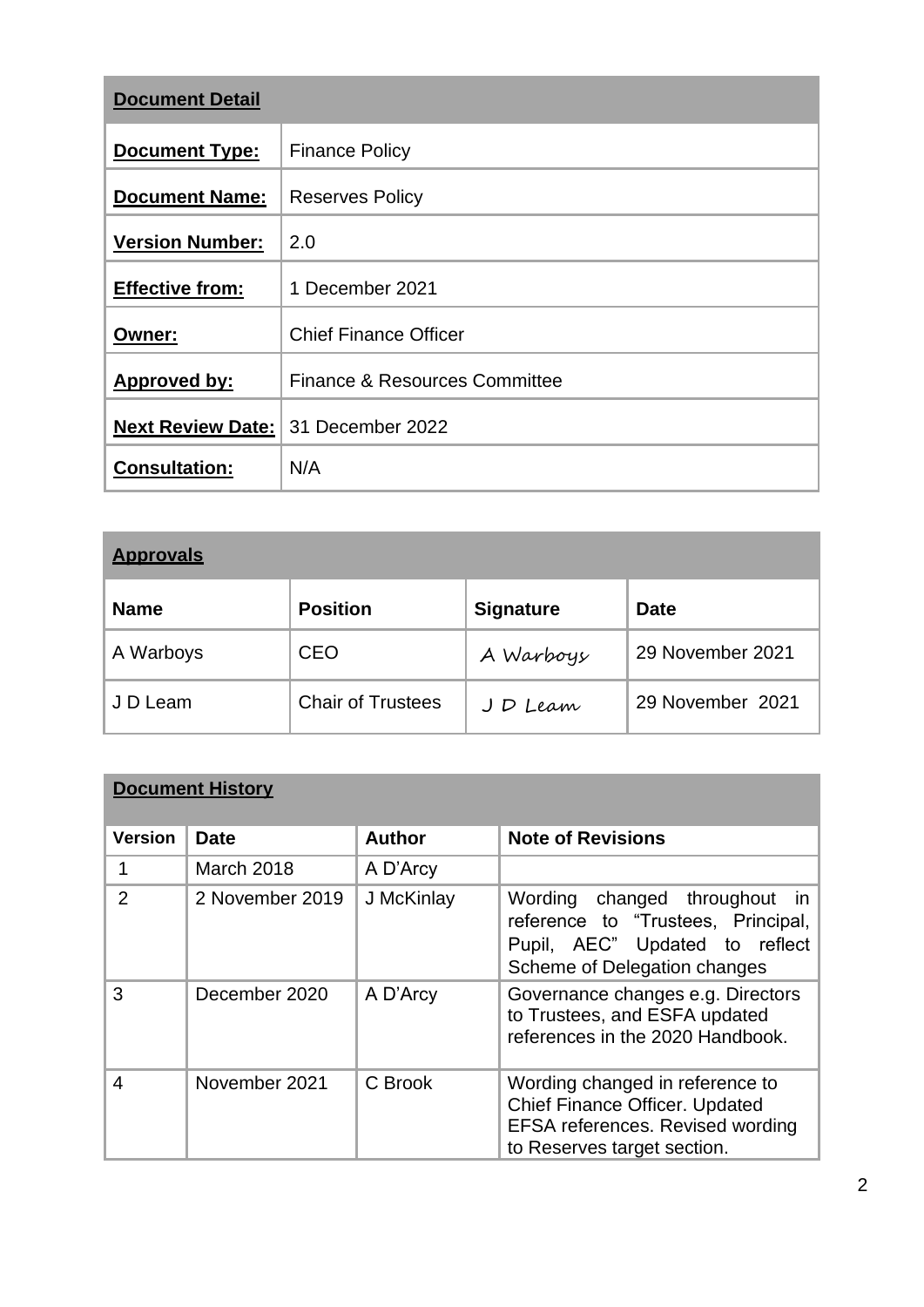#### **1. INTRODUCTION**

The Trustees of Accord Multi Academy Trust recognise that the Reserves Policy must address the management of financial risk across the Trust, whilst being mindful that existing students are not disadvantaged through the retention of excessive reserves.

#### **2. PERSON RESPONSIBLE**

The Trustees of Accord Multi Academy Trust are responsible for determining the content of the policy. The Principal/Head Teacher are responsible for the implementation of the policy and reporting any noncompliance to the Trust Board and Chief Executive Officer.

#### **3. MONITORING AND EVALUATION OF THE POLICY**

The Trustees will review the policy on an annual basis to assess the impact of any changes in legislation or direction from the DfE. The policy will also be evaluated with reference to any comments made by the DfE, ESFA, Trust auditors or any other interested parties.

#### **4. POLICY AIMS**

The policy aims are as follows:

- To ensure a consistent reserves policy across all member academies within the Trust.
- To identify a target level of reserves required across each member Academy within the Trust.
- To explain the reason for holding reserve balances.
- To ensure internal control arrangements within the Trust are operating effectively and assure proper stewardship over public funds.
- To ensure that Trustees receive oversight of the reserves position of the Trust and challenge this position as required.
- To ensure that each member Academy adopts a structure of prudent financial management and maintains sufficient reserves to meet the future needs of the Academy.
- To inform the budget process by considering whether reserves need to be used during the financial year to address an in-year deficit budget.
- To assist in strategic planning by considering how new projects or activities will be funded.

#### **5. SCOPE OF RESERVES POLICY**

This policy has been formulated in accordance with the Academies Financial Handbook 2020, published by the Education & Skills Funding Agency.

As documented in the handbook:

#### *Financial planning*

*2.8 The board of trustees must:*

• *ensure that financial plans are prepared and monitored, satisfying itself that the trust remains a going concern and financially sustainable* 

• *take a longer term view of the trust's financial plans consistent with the requirement to submit three-year budget forecasts to ESFA* 

• *as part of its management of the trust's funds, explain its policy for holding reserves in its annual report. Information on how the trust must report on reserves is set out in the Accounts Direction.* 

#### *Setting a budget*

*2.9 The board of trustees, and any separate committee responsible for finance, must ensure rigour and scrutiny in budget management.*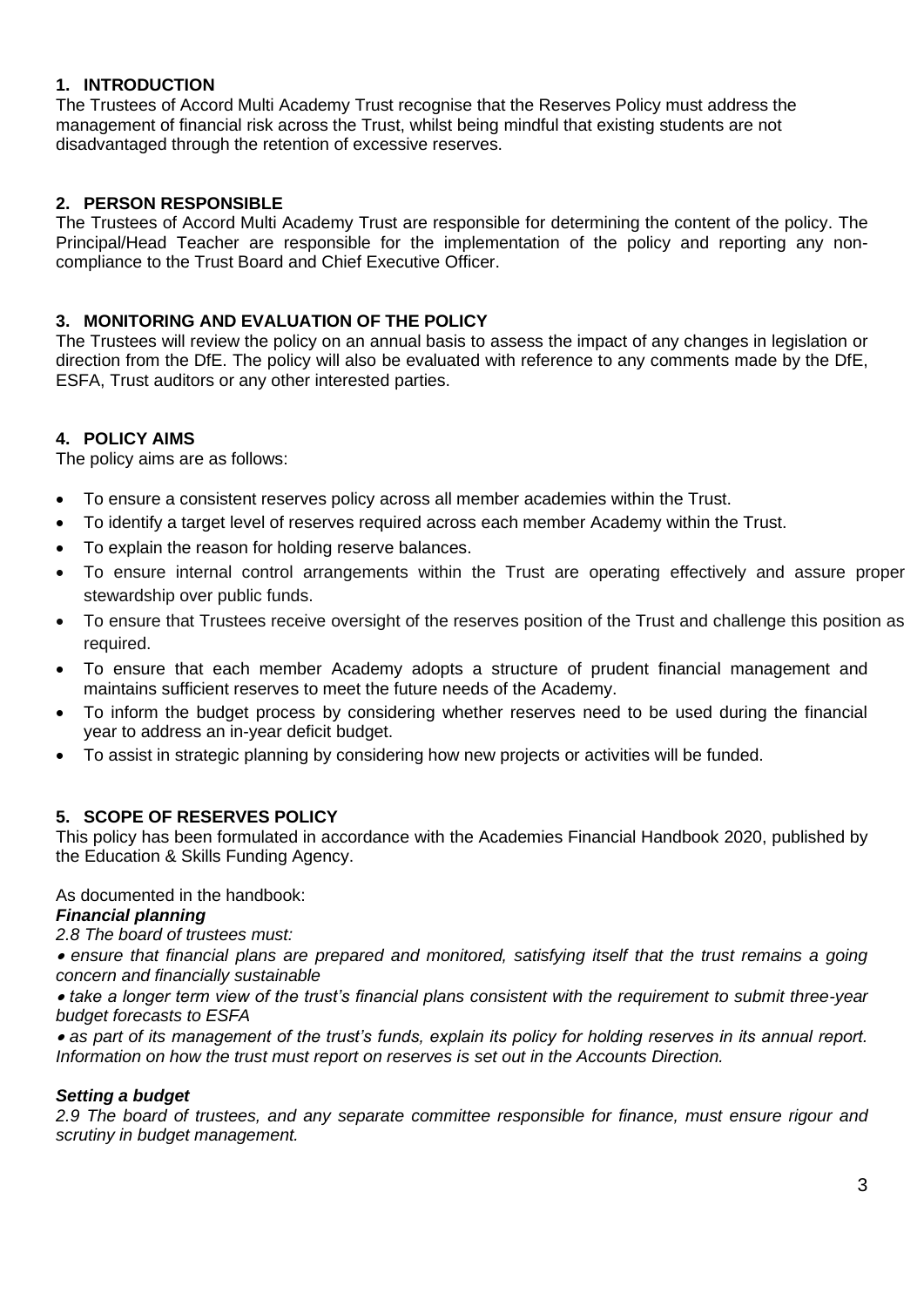*2.10 The board of trustees must approve a balanced budget, and any significant changes to it, for the financial year to 31 August, which can draw on unspent funds brought forward from previous years. The board must minute its approval.*

### *Managing General Annual Grant (GAG)*

#### *Managing surplus GAG*

*5.29 ESFA previously set limits on GAG carried forward by trusts from year-to-year. These limits have now been removed for eligible trusts (see section 5.60). ESFA will report to DfE any trusts where it has serious concerns about a long-term substantial surplus with no clear plans for its use.* 

#### *Pooling of GAG by trusts with multiple academies*

*5.30 A trust with multiple academies can amalgamate GAG for its academies to form one central fund. This can be used to meet the running costs at any constituent academy within the trust. In accordance with its funding agreement a trust must not pool PFI funding.* 

*5.30 The trust must consider the funding needs and allocations of each constituent academy and must have an appeals mechanism. If a constituent academy's principal feels the academy has been unfairly treated, they should appeal to the trust. If the grievance is not resolved, they can appeal to the Secretary of State, via ESFA. Where ESFA receives an appeal, it will review the process that the trust has followed, including whether the trust has considered the funding needs of the constituent academy, and whether the trust's internal appeals process has been applied. ESFA will provide the constituent academy and the trust with the opportunity to provide any evidence they feel is relevant to the case. ESFA's decision will be final and can result in the pooling provisions being dis-applied.* 

#### **6. TARGET LEVEL OF RESERVES**

It is anticipated that all Academies in the Trust will hold a prudent level of reserves. It is expected that the target level of reserves is circa 8%, representing 1 month of annual expenditure, however it is expected that each member Academy will be reviewed on an individual basis with reference to their funding needs and requirements. A comparative between the current and target reserves balance will be reviewed and projections on estimated future reserves balance will be made as part of the budget setting process and update of the 3 Year Financial Plan.

The target level of reserves should ensure that sufficient funds are held to enable the Trust to manage, in the short term, any financial risk that may result from the following:

- Short term fluctuations in income e.g. reduced student numbers.
- Funding of unforeseen expenditure e.g. urgent maintenance work.
- Funding of material capital projects e.g. building improvement works.
- Delivering a robust programme for renewal and replacement of Academy assets e.g. ICT hardware.
- Funding of staffing costs that cannot reasonably be reduced within the required timeframe, up to the point that procedures can be implemented to reduce costs moving forward.
- Funding of redundancy costs/severance payments to facilitate cost reductions moving forward.
- Funding of staffing costs to support additional resources in Teaching and Learning as considered necessary by the Trust.

An analysis of planned expenditure against reserves will be reviewed by the Trust and included in the reporting pack each month.

#### **Increasing the reserves balance**

It is expected that all Academies within the Trust will set a balanced budget for the year. Any forecast inyear surplus will be reviewed by the Board of Trustees, Chief Executive Officer and Chief Finance Officerfor the Trust to ensure that existing students are not disadvantaged through the retention of excessive reserves.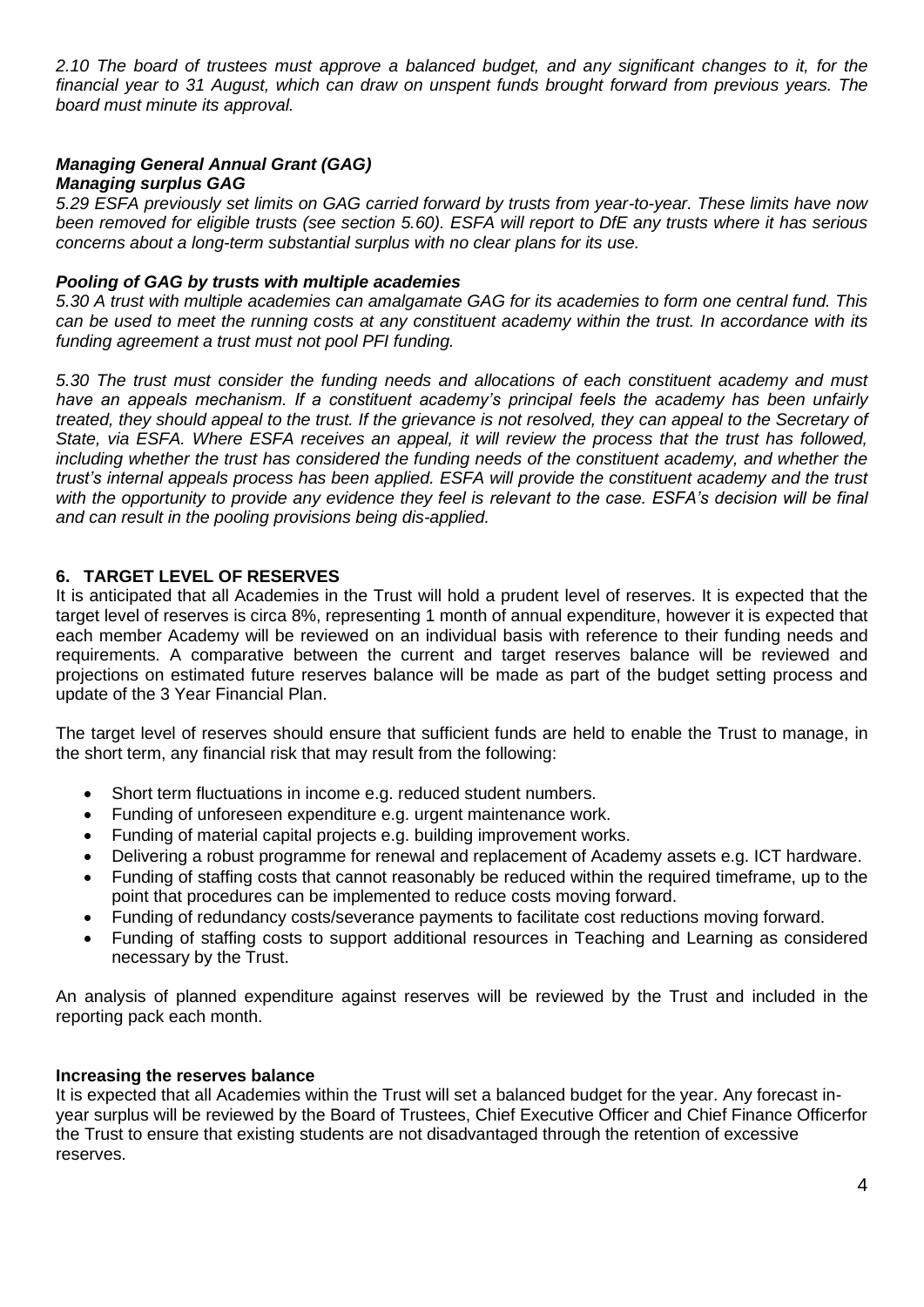#### **Expenditure against the reserves balance**

Any request for expenditure against the reserves balance must be notified by the Academy to the Chief Executive Officer and Chief Finance Officer for the Trust. This will enable the Trust to identify when, and for what reason, it is required to draw upon reserves and can consider what corrective action, if any, needs to be taken.

Any deficit budget that is forecast for the following financial year must be accompanied by a deficit recovery plan to ensure the long-term financial stability of the Academy.

#### **7. POOLING OF RESERVES**

The Trustees maintain that the reserves balance of each Academy will remain with the relevant Academy and will not be pooled by the Trust.

Any reserves that are accumulated in the Trust will be spent at the discretion of the Trustees.

#### **8. ACADEMY LOAN AGAINST TRUST RESERVES**

It is noted that the gap between target and actual level of reserves varies across Academies within the Trust. To enable Academies to access additional funds, over and above the level of reserves held within the Academy, an application can be made by an Academy to take out a loan against the Trust reserves. All loan applications must be submitted using the pro-forma application as set out at Appendix A. All applications must be presented to the Chief Finance Officer and the Chief Executive Officer for approval. The Board of Trustees will then consider the application for approval on behalf of the Trust.

Approved loans against Trust reserves will be funded on a proportionate basis across the Trust. The Chief Finance Officer will inform all Academies involved in the transaction of the loan value, interest charges, and monthly repayment schedules.

To ensure that the loan agreement is mutually beneficial between all parties, all loans will be subject to an interest charge calculated at the current rate of return on the 32 day deposit account (to account for lost interest on funds) plus a 1.0% Inter Academy Charge. An illustrative example of the loan rate is set out in the pro-forma application at Appendix A.

Any instances of non-payment will be referred to the Board of Trustees and appropriate and agreed corrective action will be agreed.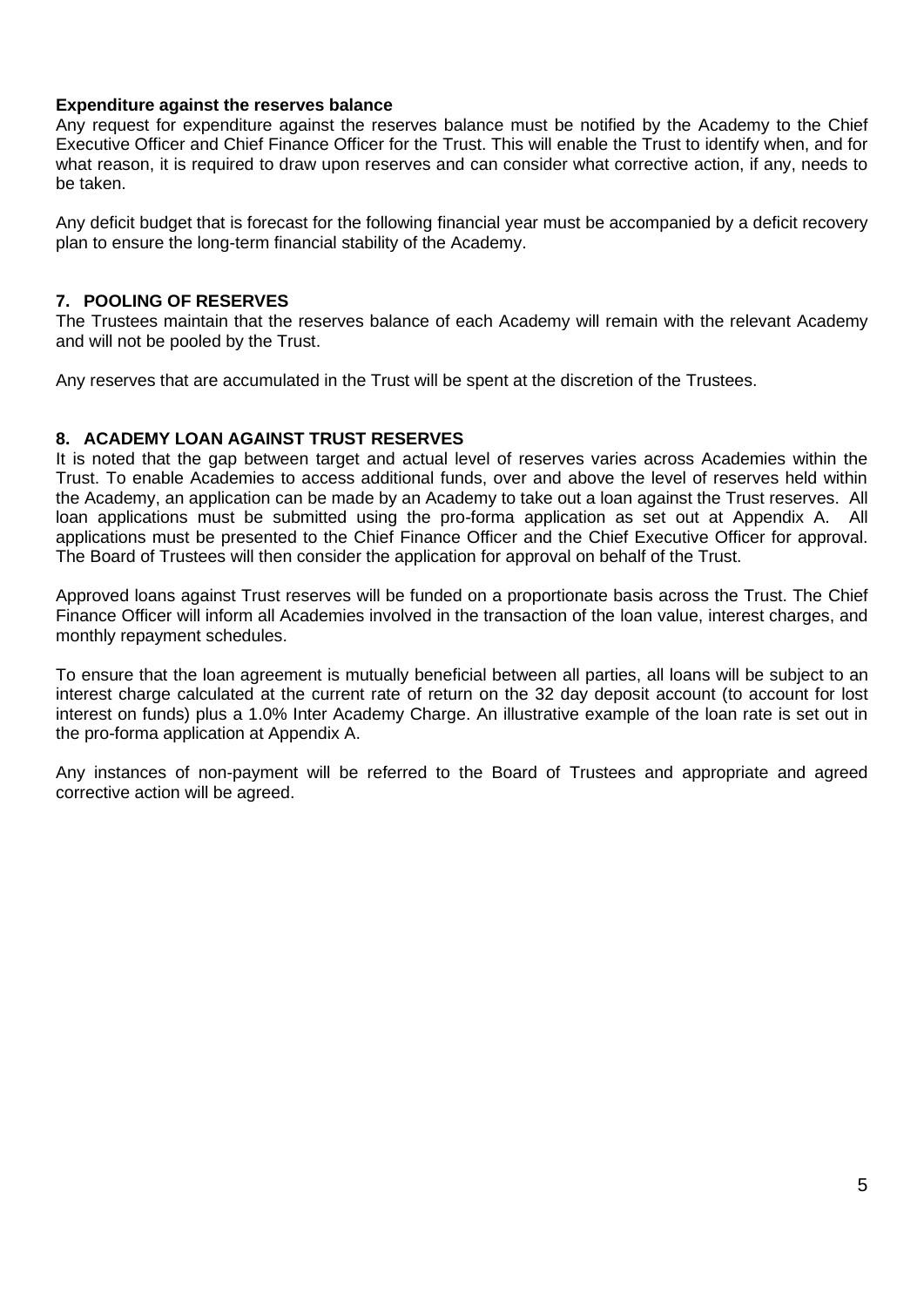

## **ACCORD MULTI ACADEMY TRUST LOAN APPLICATION AGAINST TRUST RESERVES**

#### **EXECUTIVE SUMMARY**

**Academy:** Academy #1

**Project Details:** Capital refurbishment works to current facilities

**Loan Value Requested:** £15,000

**Loan Term:** 3 years

#### **Interest Charge & Repayments:**

| Base rate                             | 0.50%  |
|---------------------------------------|--------|
| Deposit account return over base rate | 0.07%  |
| 32 day account rate                   | 0.57%  |
| Inter Academy charge                  | 1.00%  |
| Loan rate                             | 1.57%  |
|                                       |        |
| Loan value                            | 15,000 |
| Interest p.a. @ 1.57%                 | 236    |
| <b>Total interest</b>                 | 707    |
| <b>Total Repayment</b>                | 15,707 |
|                                       |        |
| Annual repayment                      | 5,236  |
| Monthly repayment                     | 436    |

**Affordability:** repayments met by annual DFC grant plus profit generated on out of hours childcare provision run by the Academy.